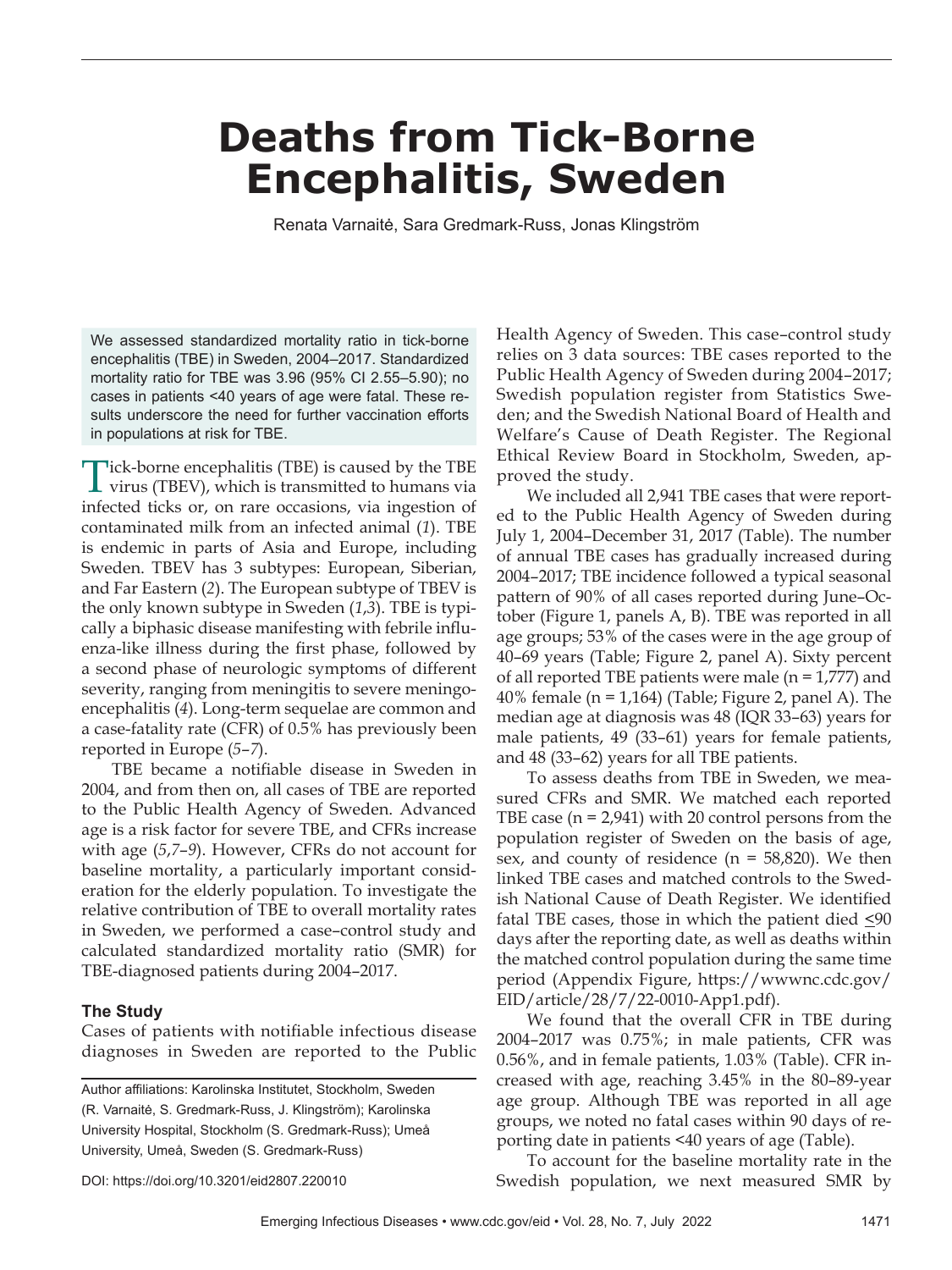#### **DISPATCHES**



dividing the number of deaths in TBE-diagnosed persons by the expected number of deaths estimated from the matched controls (Appendix Figure). We calculated 95% CI for SMRs using mid-P exact test at the Open Source Epidemiologic Statistics for Public Health (*10*). The overall SMR for TBE was 3.96 (95% CI 2.55–5.9; p<0.001) (Table; Figure 2, panel B). We observed higher SMR in female patients (SMR 6.32,

95% CI 3.42–10.74; p<0.001) than male patients (SMR 2.74, 95% CI 1.39–4.88; p = 0.006), which suggested a potential sex-related difference in deaths due to TBE (Table; Figure 2, panel B). When we stratified patients by age, we observed statistically significant SMRs of 5.71 (95% CI 2.32–11.89; p<0.001) in TBE patients 60– 69 years of age and 5.00 (95% CI 2.54–8.91; p<0.001) in TBE patients 70–79 years of age (Table).

| Table. Characteristics of TBE cases reported to the Public Health Agency of Sweden during 2004–2017 <sup>*</sup> |             |               |                   |                    |          |                      |           |
|------------------------------------------------------------------------------------------------------------------|-------------|---------------|-------------------|--------------------|----------|----------------------|-----------|
|                                                                                                                  |             | Case-fatality | Mortality rate in | No. observed       | Expected |                      |           |
| Group                                                                                                            | No. (%)     | rate, %       | controls, %       | deaths, total, M/F | deaths   | SMR (95% CI)         | p value   |
| <b>Total cases</b>                                                                                               | 2,941 (100) | 0.75          | 0.19              | 22                 | 5.55     | $3.96(2.55 - 5.9)$   | < 0.001   |
| Sex                                                                                                              |             |               |                   |                    |          |                      |           |
| M                                                                                                                | 1,777(60)   | 0.56          | 0.21              | 10                 | 3.65     | 2.74 (1.39–4.88)     | 0.006     |
| F                                                                                                                | 1,164(40)   | 1.03          | 0.16              | 12                 | 1.90     | $6.32(3.42 - 10.74)$ | < 0.001   |
| Age group                                                                                                        |             |               |                   |                    |          |                      |           |
| $0 - 9$                                                                                                          | 143(5)      | 0             | 0                 | 0                  | 0        | <b>NA</b>            | <b>NA</b> |
| $10 - 19$                                                                                                        | 212(7)      | 0             |                   |                    | 0        | <b>NA</b>            | <b>NA</b> |
| $20 - 29$                                                                                                        | 256(9)      | 0             |                   |                    | 0        | <b>NA</b>            | <b>NA</b> |
| $30 - 39$                                                                                                        | 379 (13)    | 0             | 0.01              |                    | 0.05     | NA.                  | <b>NA</b> |
| $40 - 49$                                                                                                        | 532 (18)    | 0.19          | 0.02              | 1,0/1              | 0.10     | 10.00 (0.5-49.32)    | 0.100     |
| $50 - 59$                                                                                                        | 546 (19)    | 0.37          | 0.16              | 2, 0/2             | 0.85     | $2.35(0.39 - 7.77)$  | 0.264     |
| $60 - 69$                                                                                                        | 480 (16)    | 1.25          | 0.22              | 6.4/2              | 1.05     | 5.71 (2.32-11.89)    | < 0.001   |
| $70 - 79$                                                                                                        | 301(10)     | 3.32          | 0.66              | 10, 3/7            | 2.00     | $5.00(2.54 - 8.91)$  | < 0.001   |
| $80 - 89$                                                                                                        | 87(3)       | 3.45          | 1.50              | 3, 3/0             | 1.30     | 2.31 (0.59-6.28)     | 0.186     |
| $90 - 99$                                                                                                        | 5(0.2)      | 0             | 4.00              | 0                  | 0.20     | NA.                  | <b>NA</b> |

\*Bold text indicates statistically significant values. NA, not applicable; SMR, standardized mortality ratio (SMR) within 90 d after the reporting date of TBE; TBE, tick-borne encephalitis.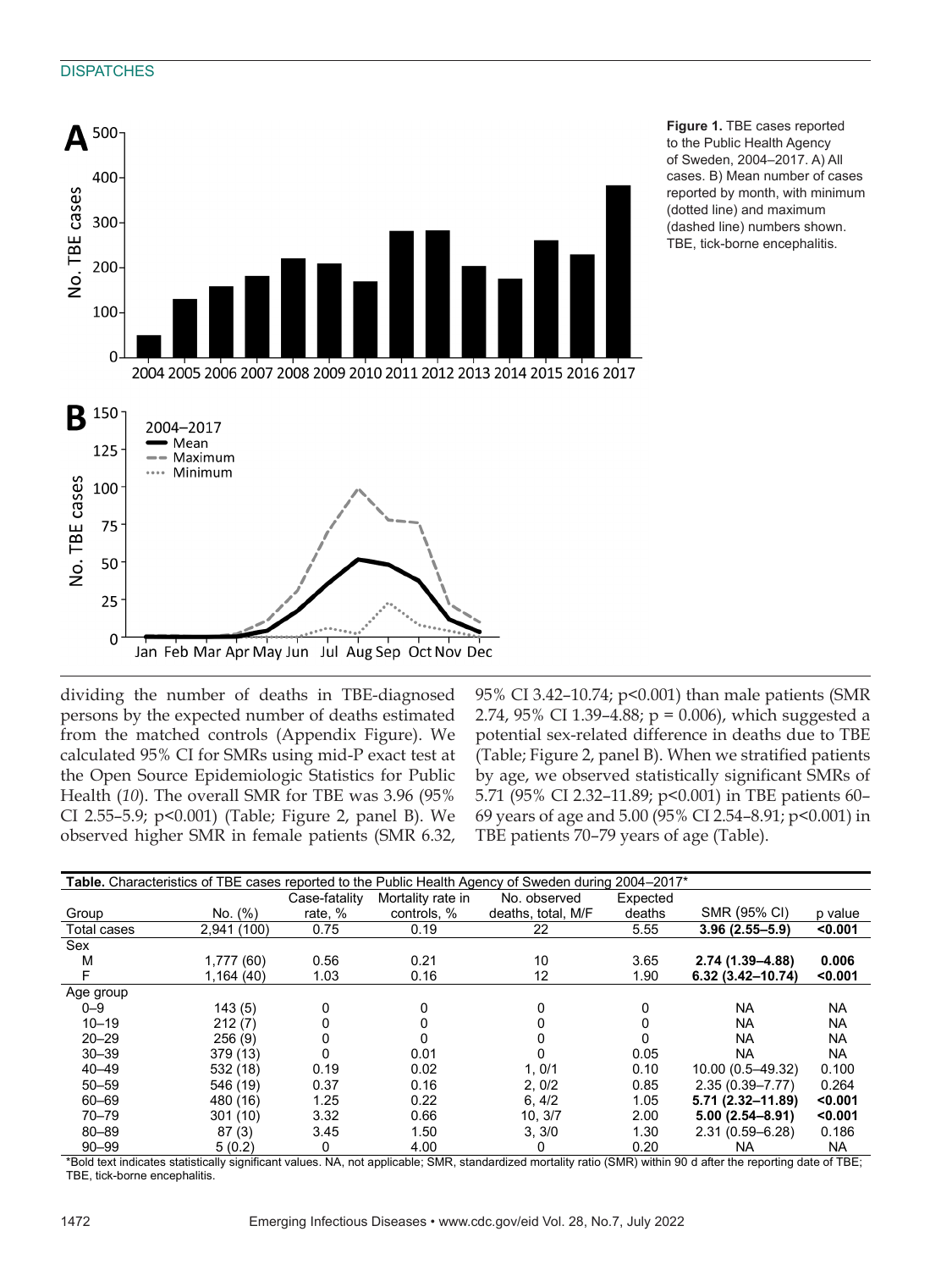

**Figure 2.** Age and distribution of TBE cases reported to the Public Health Agency of Sweden, 2004–2017. A) Percentages of all cases by sex and age group. B) SMRs of cases by sex. Bars indicate 95% CI within 90 days after the reporting date. SMR, standardized mortality ratio.

#### **Conclusions**

In this case–control study, we found the mortality rate in TBE patients in Sweden to be ≈4-fold higher than that of the matched control population. CFR of 0.75% for TBE in this study is comparable with previously reported CFR of 0.5% in Europe (*5*). Although TBEV infection has been reported for all age groups, including children, we found no fatal cases within 90 days after the reporting date in persons <40 years of age. However, in TBE patients >60 years of age, we observed a significantly higher SMR, highlighting the need for further vaccination efforts against TBE, particularly within this age group. This finding is consistent with other studies that reported TBE to be more severe in older patients (*5*,*7*,*11*).

TBE incidence is typically higher in male than female patients; we observed the same pattern over a 14-year period in Sweden (*5*), where 60% of all TBE patients were male. However, despite higher incidence in male patients, we found higher CFRs and SMR in female TBE patients. In several infectious diseases, male patients show higher incidence and have more severe outcomes than female patients (*12*). Our results indicate that there may also be a sex-dependent difference in the outcome of TBE, but because we had a relatively low number of fatal TBE cases in our study, this sex-dependent difference in deaths should be investigated in a larger TBE patient cohort.

A strength of this study is the use of national registers that enabled us to estimate baseline mortality rates in the national population matched to TBE cases by sex, age, and county of residence. SMR, as opposed to CFR, accounts for the baseline mortality rate within a given population subgroup, which is a particularly important consideration when estimating deaths in the elderly population. A limitation of this study is that the controls were matched to TBE cases without

taking into consideration lifestyle, socioeconomic status, or comorbidities. Because this disease requires an active lifestyle for exposure, it is possible that TBE patients in Sweden are healthier than the control populations, which could result in the underestimation of SMR in our study. On the other hand, the total deaths from TBE may be overestimated considering that TBEV-infected persons can follow a subclinical course of infection and may not be reported in the healthcare system (*13*).

In summary, we saw a substantially increased SMR for TBE patients in Sweden during 2004–2017 compared with the general population. Our findings highlight the need for further vaccination efforts against this disease, particularly for older persons.

This study was supported by grants from the Swedish Research Council (Dnr 2020-06249 and 2021-06602), Marianne and Marcus Wallenberg Foundation, by grants provided by Region Stockholm (ALF project), by Region Stockholm (clinical research appointment) and by Center for Innovative Medicine, Region Stockholm, and Karolinska Institutet for S.G.R., and by Center for Innovative Medicine, Region Stockholm, for J.K.

#### **About the Author**

Dr. Varnaitė is a researcher at the Center for Infectious Medicine, Karolinska Institutet, Sweden. Her research interests include acute viral infections and human immunology with a focus on emerging viral infections.

#### **References**

 1. Süss J. Tick-borne encephalitis 2010: epidemiology, risk areas, and virus strains in Europe and Asia—an overview. Ticks Tick Borne Dis. 2011;2:2–15. https://doi.org/10.1016/ j.ttbdis.2010.10.007